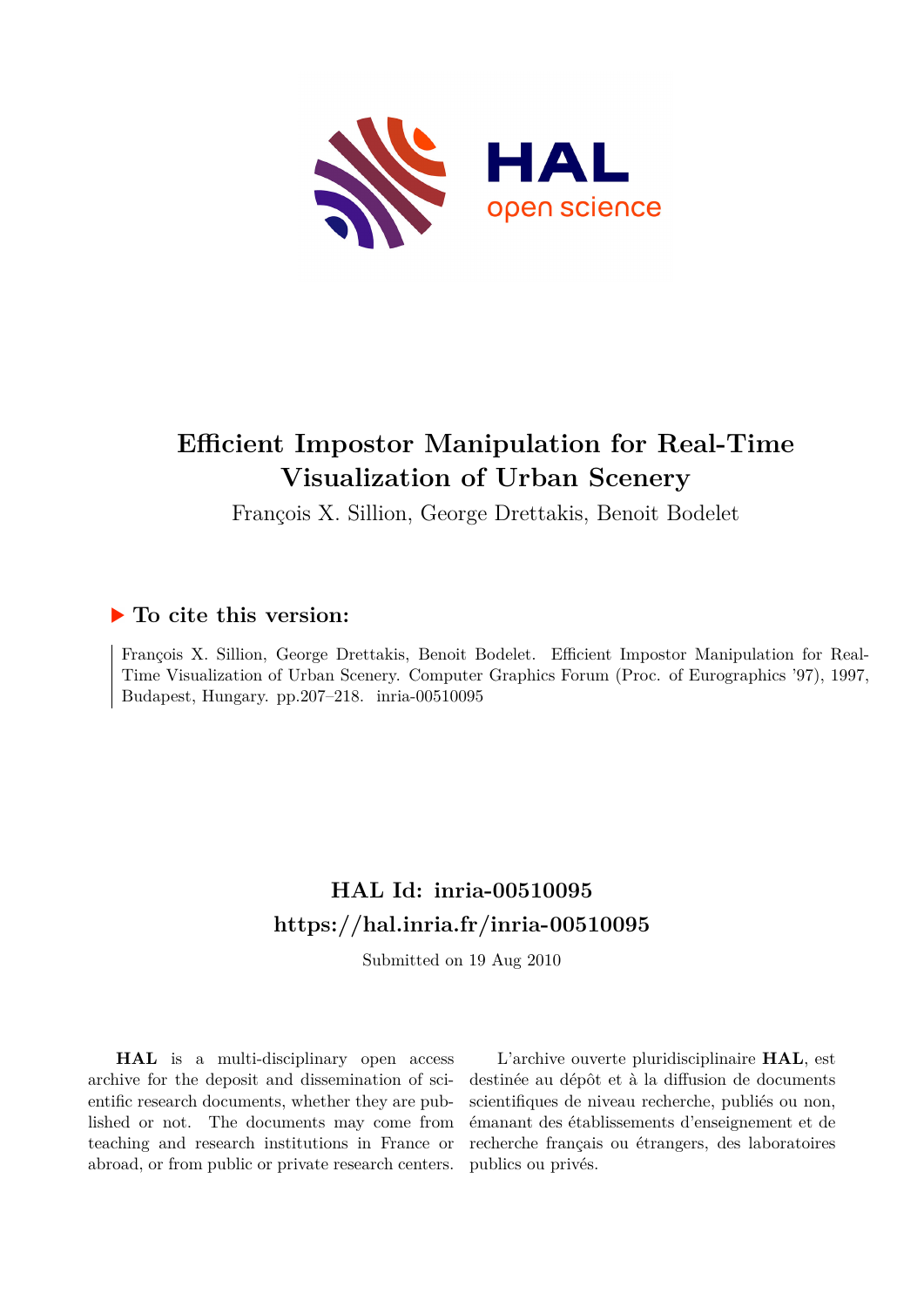### **Efficient Impostor Manipulation for Real-Time Visualization of Urban Scenery**

François Sillion, George Drettakis, Benoit Bodelet

iMAGIS  $\dagger$  – GRAVIR/IMAG - INRIA. B.P. 53, F-38041 Grenoble Cedex 9.

#### **Abstract**

*Urban environments present unique challenges to interactive visualization systems, because of the huge complexity of the geometrical data and the widely varying visibility conditions. This paper introduces a new framework for real-time visualisation of such urban scenes. The central concept is that of a dynamic segmentation of the dataset, into a local three-dimensional model and a set of impostors used to represent distant scenery. A segmentation model is presented, based on inherent urban structure. A new impostor structure is introduced, derived from the levelof-detail approach. Impostors combine three-dimensional geometry to correctly model large depth discontinuities and parallax, and textures to rapidly display visual detail. We present the algorithms necessary for the creation of accurate and efficient three-dimensional impostors. The implementation of our algorithms allows interactive navigation in complex urban databases, as required by many applications.*

*Keywords: Visualization of large datasets, Image-based rendering, Image caching, Impostors, Urban scenes.*

#### **1. Introduction**

Visualisation of urban environments is an exciting domain, with a growing number of important applications. Examples of such use include *city planning*, such as the visualisation of South Central Los Angeles, built and visualised by the UCLA School of Architecture for city planning <sup>1</sup>, navigation aid systems for automobiles, driving and flight simulators for civilian and military use, climate and environmental studies, virtual tourism and education etc. The sheer size of the data required to represent a city presents particularly challenging problems for visualisation. In addition, the special structure of cities introduces additional difficulties: the volume of data visible from a given point can change drastically, from densely occluded (e.g., only a few neighbouring buildings visible), to panoramic views (e.g., from a hilltop) where millions of geometric primitives are visible.

Since all of the applications mentioned above require realtime feedback, rendering such large data sets using traditional techniques, such as frustum culling, is problematic. In this sense, the problem of urban visualisation can be seen as

† iMAGIS is a joint research project of CNRS, INRIA, INPG and UJF. Contact E-mail: Francois.Sillion@imag.fr.

a challenge of performing *appropriate* geometric simplification. Two contrasting approaches to simplification have recently become popular, either for visualisation or other applications. The first tendency targets the reduction of the geometric complexity of individual objects. These approaches often implicitly assume the availability of connectivity information, used to maintain a consistent topology <sup>2</sup>. Such information is not readily available for most urban data. Simplification methods which do not preserve topology can make it difficult to control appearance properties such as color3. In addition, geometric simplification algorithms are rarely view-dependent, and thus inappropriate for walkthroughtype applications. The second approach assumes that no information is available other than a set of geometric primitives. As a consequence, complex geometry is substituted with an *image* "impostor", or "cache" 4,5,6. The latter approaches have given impressive results, but are restricted in the type of scene they can treat, since they typically fail for densely occluded environments, and suffer from the fact that the number of frames for which these image impostors are valid is very limited due to the problems of parallax.

The new algorithm we present here introduces a solution which combines the strong points of both approaches, and exploits the specific nature of urban landscapes. On the one hand, we use the idea of image impostors, taking advantage

c The Eurographics Association 1997. Published by Blackwell Publishers, 108 Cowley Road, Oxford OX4 1JF, UK and 350 Main Street, Malden, MA 02148, USA.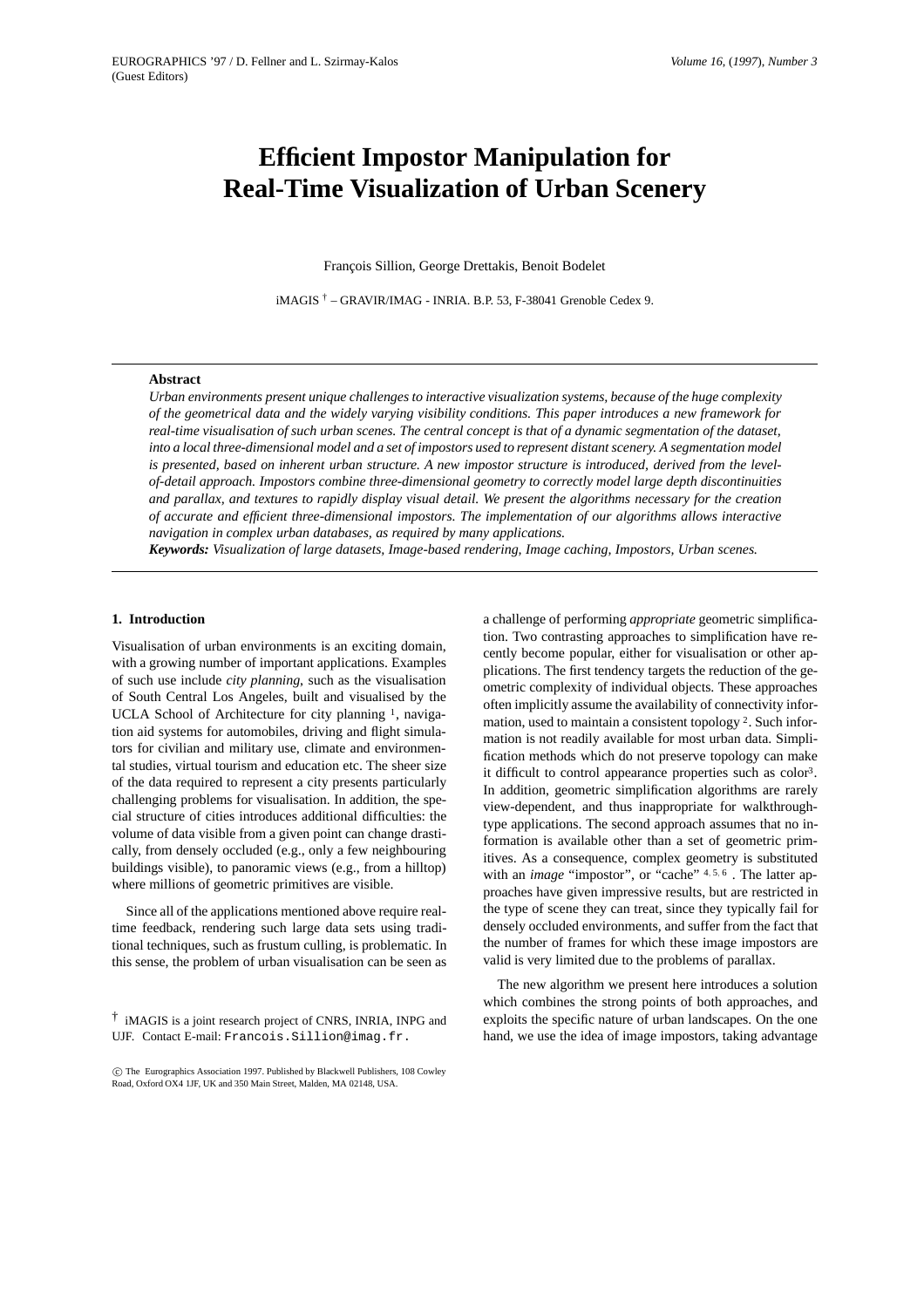of the capabilities of texture for rapid display of detail information, and on the other hand we introduce the idea of impostors augmented with *three-dimensional* information, allowing longer cache life, and largely resolving the parallax problem. In addition, we provide a subdivision model of urban scenes, based on the inherent city structure, resulting in a segmentation scheme which is much better adapted than frustum culling. This segmentation provides a full three-dimensional model for the local neighbourhood (or "near field"), and the use of the augmented impostors for more distant landscape. The availability of the full 3D model for the near field can be very important, especially if operations such as collision detection (e.g., for games) or a faithful simulation of the illumination (interreflections for example) are required. The implementation of our new algorithm allows real-time visualisation of very large urban data-bases; the new threedimensional impostor method results in longer cache life, and the capacity to treat parallax in many cases.

#### **2. Previous work**

The focus of most previous related work has been on the development of algorithms for visualisation of large scenes, notably based on database partitioning and culling, on level-ofdetail approaches, and image-based rendering.

#### **2.1. Database partitioning and visibility culling**

The first algorithms for accelerating visualisation of large architectural models can be traced to the early stages of computer graphics research <sup>7, 8</sup>. Airey *et al.*, Teller and Séquin, Luebke and Georges <sup>9</sup>, <sup>10</sup>, <sup>11</sup>, use spatial subdivision and attempt to precompute visibility relationships within a complex building scene. The central idea of these approaches is to predict the visible part of a scene for the next few frames, thus reducing the number of primitives which must be rendered. This is achieved using intelligent memory management and viewer motion prediction.

A different approach involved the hierarchical Z-buffer algorithm, which uses Z-buffer pyramids to rapidly eliminate occluded parts of the scene <sup>12</sup>. Finally, the issue of constantframe rate for visualisation of complex environments has been addressed by Funkhouser *et al.*13. A computational geometry approach was presented in <sup>14</sup>, in which large occluders are dynamically identified as the user moves and used to perform culling using an octree structure. This method successfully eliminates large portions of the model which are invisible but requires large occluders.

#### **2.2. Image-based rendering**

The idea of replacing full three-dimensional models by a rendered image can be traced back to the idea of environment maps <sup>15</sup>. Their direct application to rendering was used by Chen and Williams <sup>16</sup>, using range-images. This approach

allowed limited motion around a viewpoint by using prerendered images of the scene, which was then used to substitute three-dimensional rendering on low-end computers. More involved approaches include the use of panoramic images used in Quicktime-VR <sup>17</sup> and plenoptic modelling <sup>18</sup>. These methods allow the choice of different viewpoints, and are noteworthy in the fact that they allow limited threedimensional navigation of real scenes.

Maciel and Shirley introduced the idea of image "impostors". In their work, a hierarchy of a three-dimensional complex model is created; on the faces of the bounding boxes images of the cluster contents are created. These images can be used to replace the contents when this representation is judged sufficient. In other approaches <sup>19, 5, 6</sup> images of distant scenery are cached, and replace complex geometry based on an image discrepancy criterion: when an image replacing complex distant geometry is no longer accurate, the cache is invalidated. The Talisman <sup>20</sup> approach moves in the same direction.

Finally, the idea of representing three-dimensional scenes as a light-field was presented by <sup>21</sup>, <sup>22</sup>. In such approaches the complexity of the geometry contained in a scene is relatively unimportant, and *slices* of this representation are extracted to generate images.

#### **2.3. Shortcomings of previous approaches**

The approaches briefly summarised above have resulted in the efficient visualisation of large data sets, in the case of partitioning and culling for environments which are always densely occluded (such as building interiors), or on the contrary for environments which are never densely occluded in the near-field for the image caching methods.

Inherently, urban environments require the treatment of dense occlusion in the near-field, and that of potentially large data-sets in the distant landscape. The urban data-space segmentation scheme, in conjunction with the new threedimensionally augmented impostors provides a powerful solution to this challenge.

The dynamic octree culling approach using large occluders <sup>14</sup> could be used as a first stage in our approach, but does not address the case where large amounts of 3D geometry are visible in the distance.

#### **3. An efficient model for urban navigation**

Urban models have several distinct properties, unlike other data sets. In general, they have very high geometric complexity, typically requiring very large datasets to represent even the simplest neighbourhood. In addition, even though at the street level there is a high degree of occlusion, it is often the case that the amount of data visible can change abruptly and unpredictably. This occurs for example when turning from a narrow street into a large open square with a view to a hill.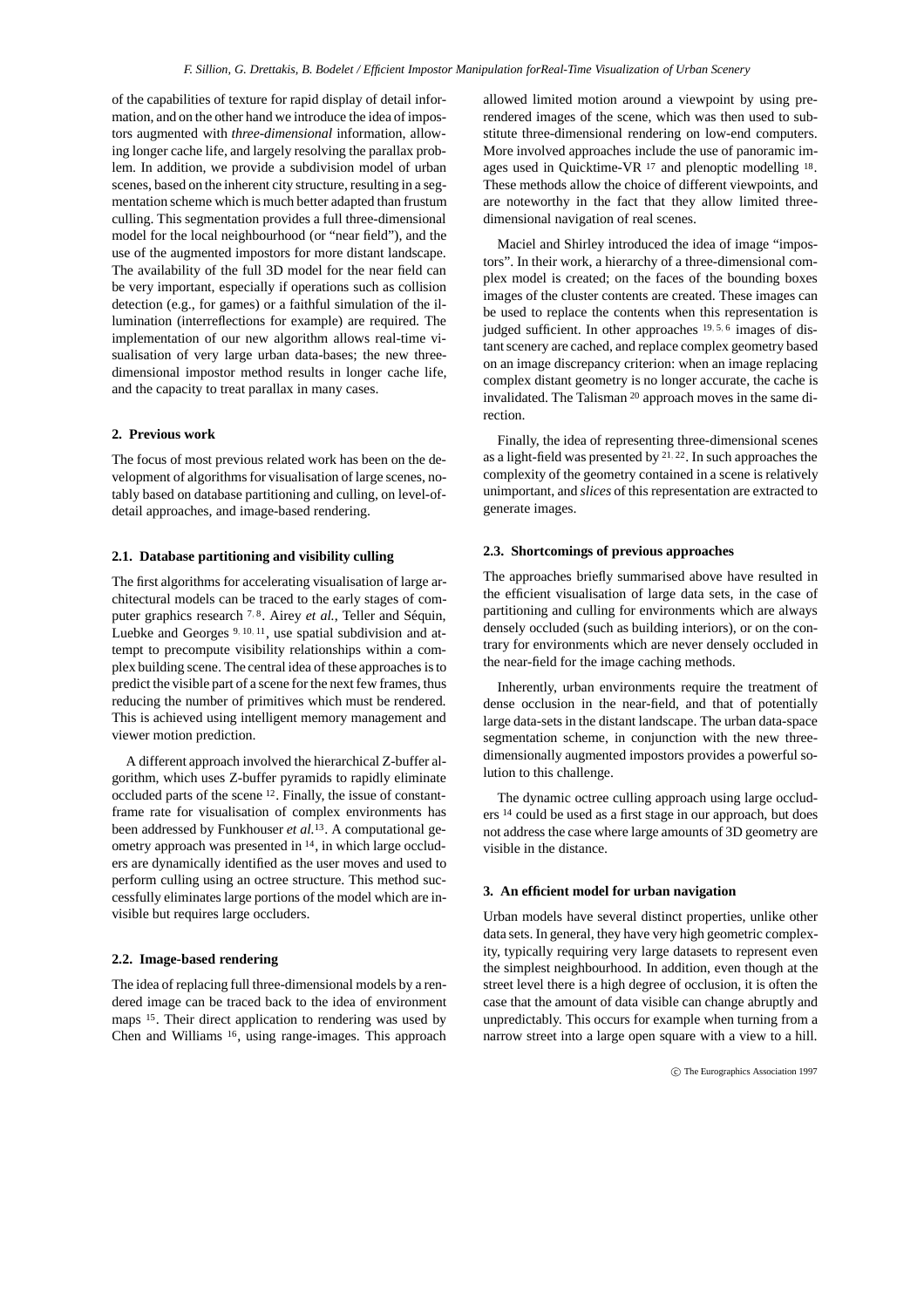

**Figure 1:** *Example view of an urban scene. (a) from the street level, (b) from higher up, looking in the same overall direction (See also the color section at the end of this volume).*

Furthermore, urban models are typically quite large, since they extend over several square kilometers.

As a consequence of these properties, traditional methods such as frustum culling are not very well adapted to the needs of urban visualisation. Consider for example the scene depicted in Figure 1: the model is constructed from polyhedral data representing a  $2km \times 3km$  area of Paris around Montmartre (courtesy of IGN) and consists of 140,800 polygons (note that this rather large number of primitives still only allows a crude geometrical description of the buildings).

The image on the left shows a view taken from street level; clearly only few of the objects are actually visible, but simple culling strategies cannot decide what is relevant for this view and must consider the entire depth of the scene within the frustrum. In this example frustrum culling selects 45,200 polygons, which still far exceeds the real-time capabilities of current mid-range computers. The full depth complexity of the model can be estimated on the right-hand image taken from above.

Note that culling away objects based on the distance to the viewpoint would not be a good idea since it would eliminate landmarks such as the church in the background. Therefore a difficult character of urban scenes becomes apparent with this example: while much of the complexity is typically hidden (for ground views) due to important occlusion, some directions let the user view objects at far distances.

In the new approach presented here we use the idea of a *local neighbourhood*, which has a natural interpretation in the context of urban landscapes. Cities are organised by streets and blocks, and can thus be directly segmented into a local region (for example the blocks adjacent to the street we are

c The Eurographics Association 1997

moving on) and a distant landscape which contains the rest of the city geometry.

The central principle of our approach is to maintain full three-dimensional geometric information of the local neighborhood, while maintaining an approximate view of the distant landscape, which we call an *impostor*. We will be using inherent urban structure to guide this segmentation and the partitioning, as well as to aid in building and maintaining the accuracy of the impostors.

A straightforward approach implementing these ideas would be the use of textures, as impostors, potentially with the aid of some hierarchical structure 4. However, such an approach suffers from the constant need to update the image caches which have become invalid due to parallax.

A more promising solution consists in using additional three dimensional information to create augmented impostors, containing for example depth information, contours of the sky-scape etc. These 3D impostors have longer "cache life", compared to simple texture-based approaches and are more accurate since the additional information can be used to control their validity. Furthermore, the segmentation based on the urban structure potentially allows us to select the number and location of impostors in an optimal fashion.

This approach gives us the additional benefit of having more control over the error committed with respect to depth, while maintaining the advantage of textures which capture fine, but distant, detail very compactly. The principles introduced above are illustrated in Figure 2, where we show the local model associated with a selected viewer configuration. An impostor is constructed to complement the local model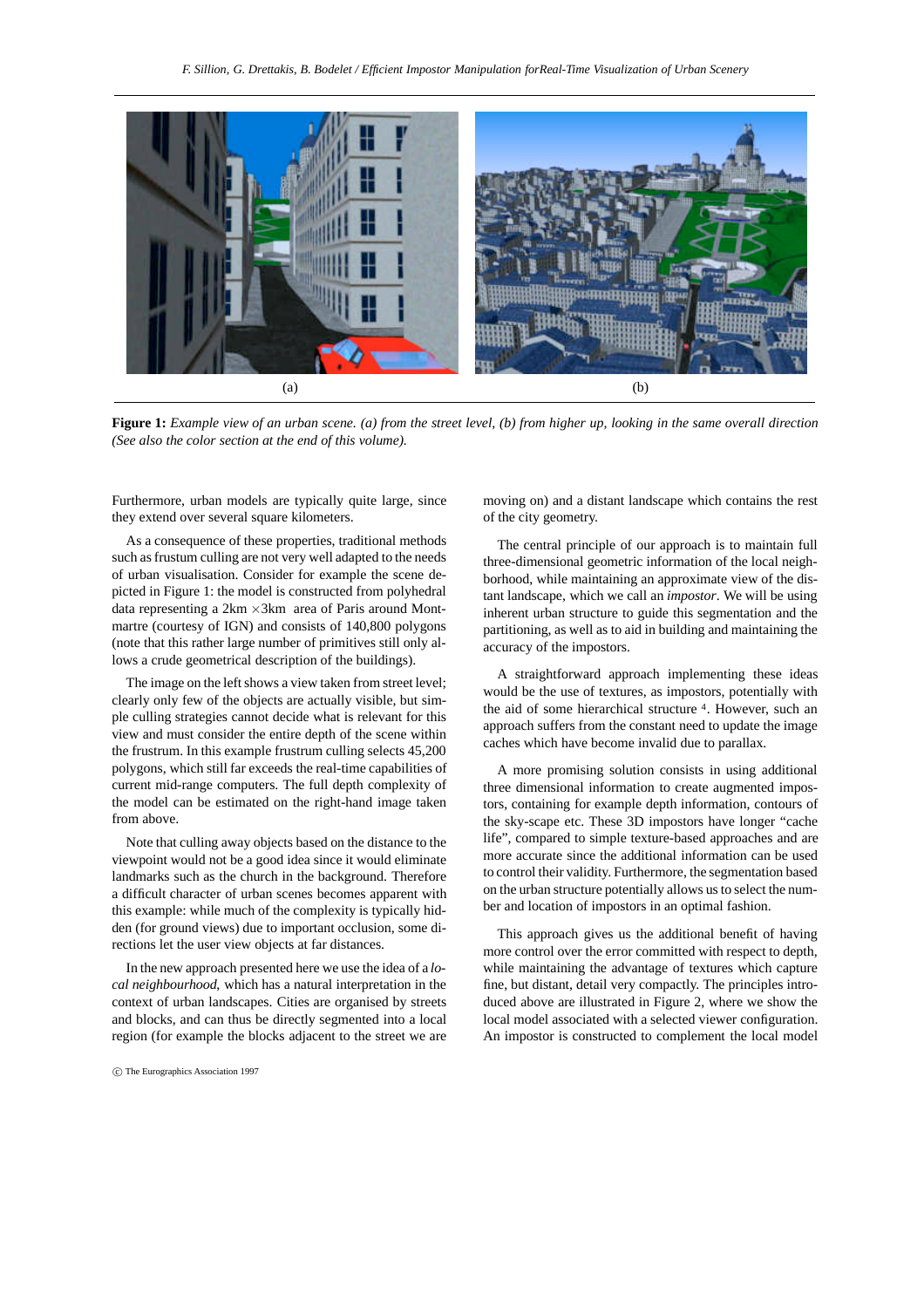for nearby viewpoints. The images on the right clearly show the three-dimensional nature of the impostor.

#### **3.1. Segmentation of the city model**

As mentioned above, we propose the segmentation of the model into a nearby local neighbourhood, and more distant landscape, represented by impostors. The segmentation will typically be based on natural urban subdivision ("blocks" divided by streets for example).

We note that the directions along which distant objects can be visible usually correspond to streets or non-built areas, which can be extracted from an analysis of the urban database. Impostors can therefore be associated to these "important" directions, so that they reproduce exact views at well-chosen vantage points in the city, for a given resolution. This segmentation will also permit the combination of distant views in an efficient manner, based on the topological relationships in the arrangement of impostors, further enhancing the "cache-lifetime" of the impostors.

We consider an interactive application in which the user navigates in the urban scene. At any time the viewer location, and direction of sight, are known. Segmenting the model actually means that we partition the space of viewer position and direction of sight into a number of cells, each possessing all the necessary data to quickly render images for viewers in the corresponding neighborhood. Note that the word "neighborhood" here should conceptually refer to a portion of a five-dimensional space (position and direction). However in practice the segmentation operates in spaces of fewer dimenions thanks to the very high structure of urban data.

In the remainder of this paper, we will use the following terminology. For each cell, we define:

- The *local model* as a fraction of the scene 3D model, extracted from the complete model using an appropriate segmentation technique.
- The *distant model* as the remainder of the 3D scene.
- An Impostor as a textured three-dimensional object used to render distant geometry.

Each cell can possess one or more impostors as needed. The essence of the rendering algorithm is then to always draw the combination of the impostors of the current cell and its local model, to obtain a view of the entire model.

The desirable characteristics for a segmentation of the model are therefore primarily linked to its ability to represent distant landscape for cells that are as large as possible (to minimize their number), using the simplest possible impostors (to minimize their cost) and with the smallest possible image error (to avoid annoying artifacts). In particular, the use of a local 3D model and a set of impostors raises the issue of the boundary region between the models. Misalignement of the two boundaries results in "cracking" problems which should be minimized. It is very important to follow the structure of the urban landscape to perform the segmentation:  $k - d$  trees, quadtrees or other regular structures are not well suited to this task since they will not produce meaningful chunks of data.

#### **3.2. Definition of three-dimensional impostors**

A three-dimensional impostor is initially based on the generation of an image which captures small details of the distant urban landscape in the form of texture information, and exactly complements the view of the current cell's local model for a specific vantage point.

Nonetheless, additional three-dimensional information should be stored with the image from the outset. This is necessary to perform appropriate deformations of the image when the user moves around the initial vantage point, and therefore allow cells to reach a certain size. Instead of deforming, or morphing, the texture image, we can also build from it a collection of three-dimensional elements, which can then be visualised efficiently just like other 3D data.

The main issue for the generation of optimal impostors is the determination of what should be represented as 3D information, and what can be safely left as texture information. 3D information is needed to correctly reproduce parallax effects as the user moves and portions of the distant model occlude other portions. However, small geometric details on facades, for instance, need not be integrated in the 3D information. Thus the addition of three-dimensional information to the impostors can be thought of as a constrained form of geometric simplification, whereby an initial dense mesh (the initial impostor image) is simplified to reduce polygon count while approximating the data within a given tolerance.

Considering that a "simplified mesh" has been created on the impostor image, this mesh can be reprojected in 3D by means of the depth information from a z-buffer, yielding a 3D textured polygonal mesh.

Important desirable properties for impostors therefore center on the ability to reconstruct an accurate view of the distant landscape in a neighborhood around the initial vantage point where the impostor was created. For this we need rich texture information and the relevant 3D structure to recreate important parallax effects, but the 3D complexity should be minimized to avoid excessive costs. The tradeoff between geometric and texture detail has been discussed elsewhere <sup>23</sup>, in the context of a single object. Simple and accurate validity criteria are also needed to keep reconstruction error in the final image under control. In particular, the "cracking" problem mentioned above should be carefully monitored. In this respect, we see that using simple planar impostors, or image caches  $5, 6$ , is not a viable solution because we always render large portions of the model on an impostor.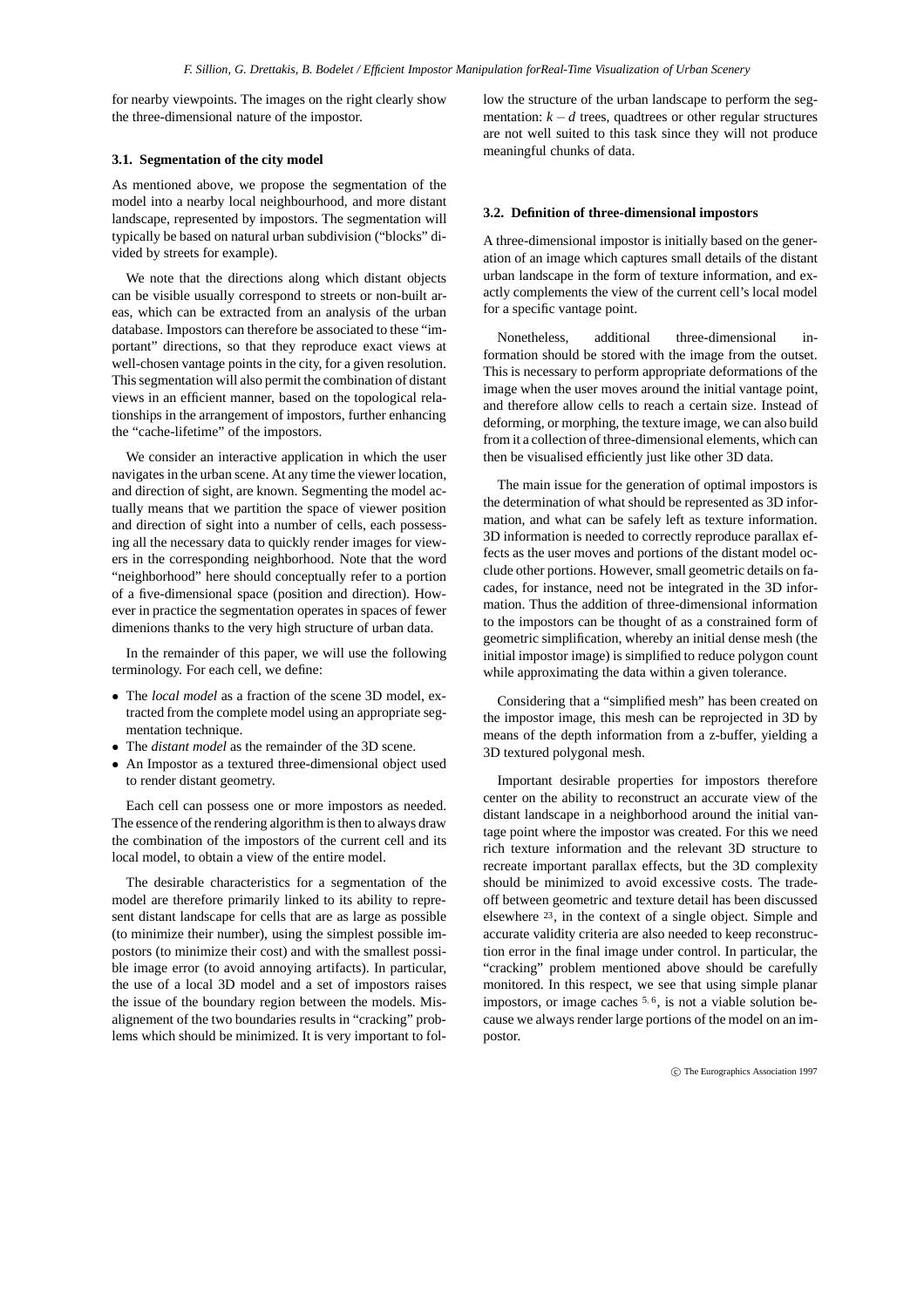*F. Sillion, G. Drettakis, B. Bodelet / Efficient Impostor Manipulation forReal-Time Visualization of Urban Scenery*



**Figure 2:** *Principles of model segmentation and use of an impostor. The left column shows views created for a user walking in a street (the viewer location is indicated by the arrow in the top right image). The right-hand column shows a bird's eye view of the scene (See also color section).*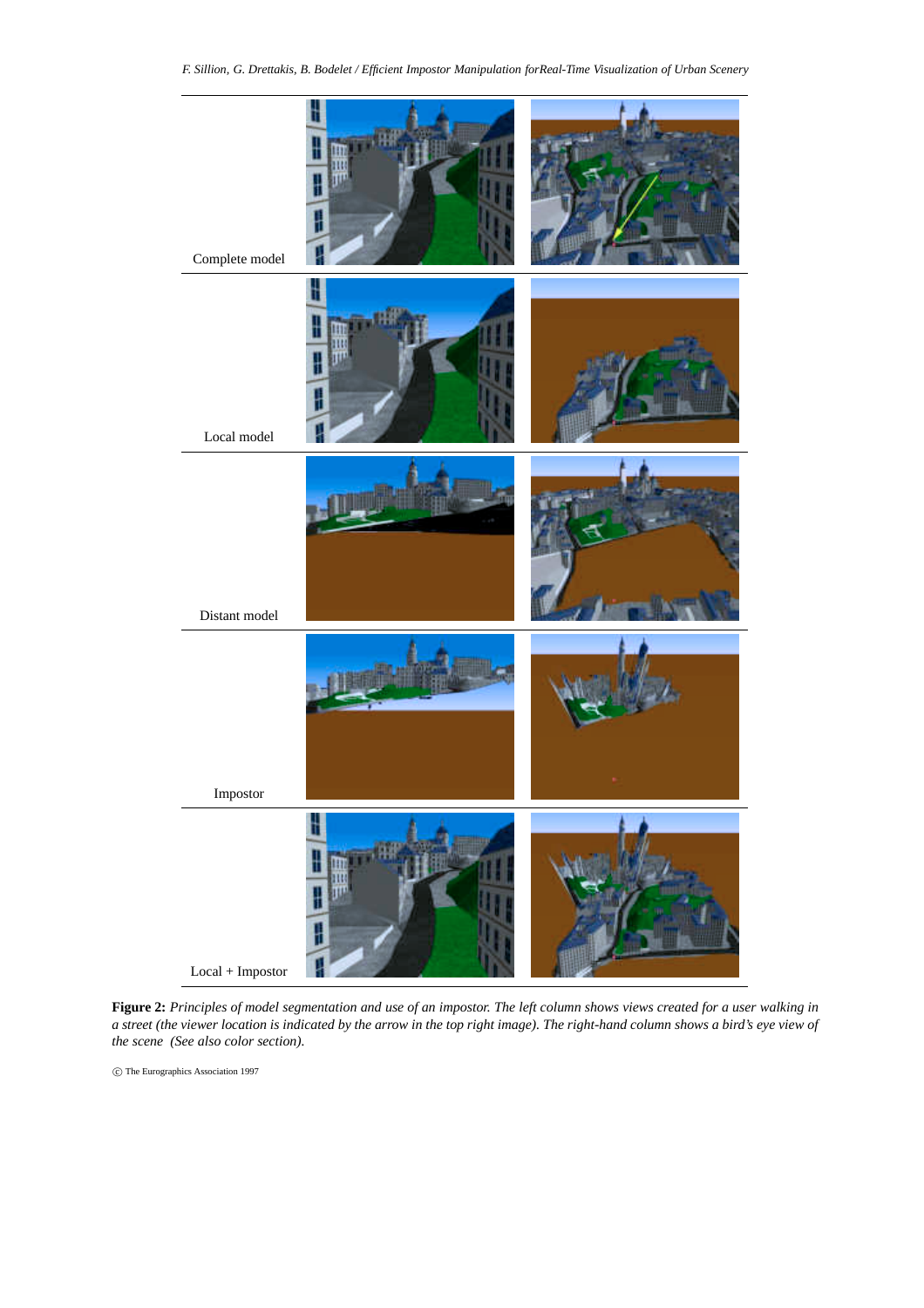#### **4. Practical algorithms**

The principal ideas outlined above have been used to guide the development of several practical algorithms in our urban visualisation system. We present below the algorithm used to segment an urban model based on street connectivity data and a construction method for three-dimensional impostors.

These approaches are not necessarily the most efficient, but provide a first solution to the specific requirements of the visualisation of complex urban environments. We have implemented all the algorithms presented next in our prototype system, with satisfactory results, which will be presented in the following section.

In our current implementation, we have decided to focus on urban navigation for pedestrians or land vehicles. This particularity is important in that it means that there is a lot of occlusion by nearby buildings along the streets, therefore the directions in which distant landscape is visible are well identified. Flying over a city (for games or other simulation applications) would require different segmentations or different sets of impostors. Note that the difficulty would not arise from the fact that distant objects are visible, but rather from the inability to easily predict in which direction this happens.

#### **4.1. Segmentation of the model**

A user walking or driving on the ground is typically constrained to a network of streets, therefore this defines a subset of the model where the viewpoint can be. We can safely restrict our algorithms to the creation of impostors that let us recreate views for such possible points.

Visibility in a street is typically blocked sideways by adjacent buildings, but can extend quite far away in the directions of the street endpoints, or above the adjacent buildings/ground ("local" skyline).



**Figure 3:** *Blocks adjacent to the current street are selected to compose the local model.*

A graph of the network of streets is first constructed. In our

prototype implementation, this graph is created from auxiliary data depicting the geometry of the streets in Paris. While this data allows us to quickly build a topological structure, an equivalent graph can easily be constructed by hand for a given urban dataset. It is indeed probably desirable to build the graph from the geometrical data, since the use of an independent geometry file actually revealed several misalignment problems, with streets running through houses etc.

The graph is represented internally using a classical winged-edge data structure, allowing fast navigation in the streets, as well as easy access to "neighboring" geometrical information. The area of interest is therefore treated as a 2D polyhedron, whose faces are city blocks (and point to appropriate buildings and landmarks) and whose edges are portions of streets.

We define a cell of the segmented model as an oriented edge of the street graph. Topological information is then used to extract the local 3D model around a point (a street) as the set of blocks "near" that street. The simplest definition of "near" is that blocks must touch the current street segment (Figure 3). We use this definition in our implementation. Other definitions can be used, in particular to ensure smooth transitions between cells as the viewer moves through the database. In particular, a pointwise notion of connectivity, counting as adjacent all blocks sharing a graph vertex, seems important around the endpoints of a street segment. We are currently investigating better segmentations using this notion. Obviously the chosen selection mechanism should depend on the particular morphology of the city model at hand: short and curved street segments place particular requirements in terms of impostor life span, compared to long and straight streets.

Because visibility of distant objects is in practice mostly limited to the directions of the street ends, we associate two impostors with each street (one with each cell, i.e. a directed edge in the graph). This implicitly assumes a densely built environment, where visibility is blocked by buildings along each side of the street.

#### **4.2. Impostor creation**

Recall that the goal of the three-dimensional impostor construction is a representation which maintains the advantages of a texture-based image cache, while at the same time containing richer information related to depth and contouring. This additional data permits the reuse of the impostors for many more frames than in traditional image-caching. In our implementation, impostors are created either off-line as a pre-process, or on demand when the user enters a new area of the model. Since impostors are associated to edges, there are twice as many impostors as streets in the model. The main stages of our construction algorithm are listed below, and illustrated by the images in Figure 4. Please refer to these images while reading this section.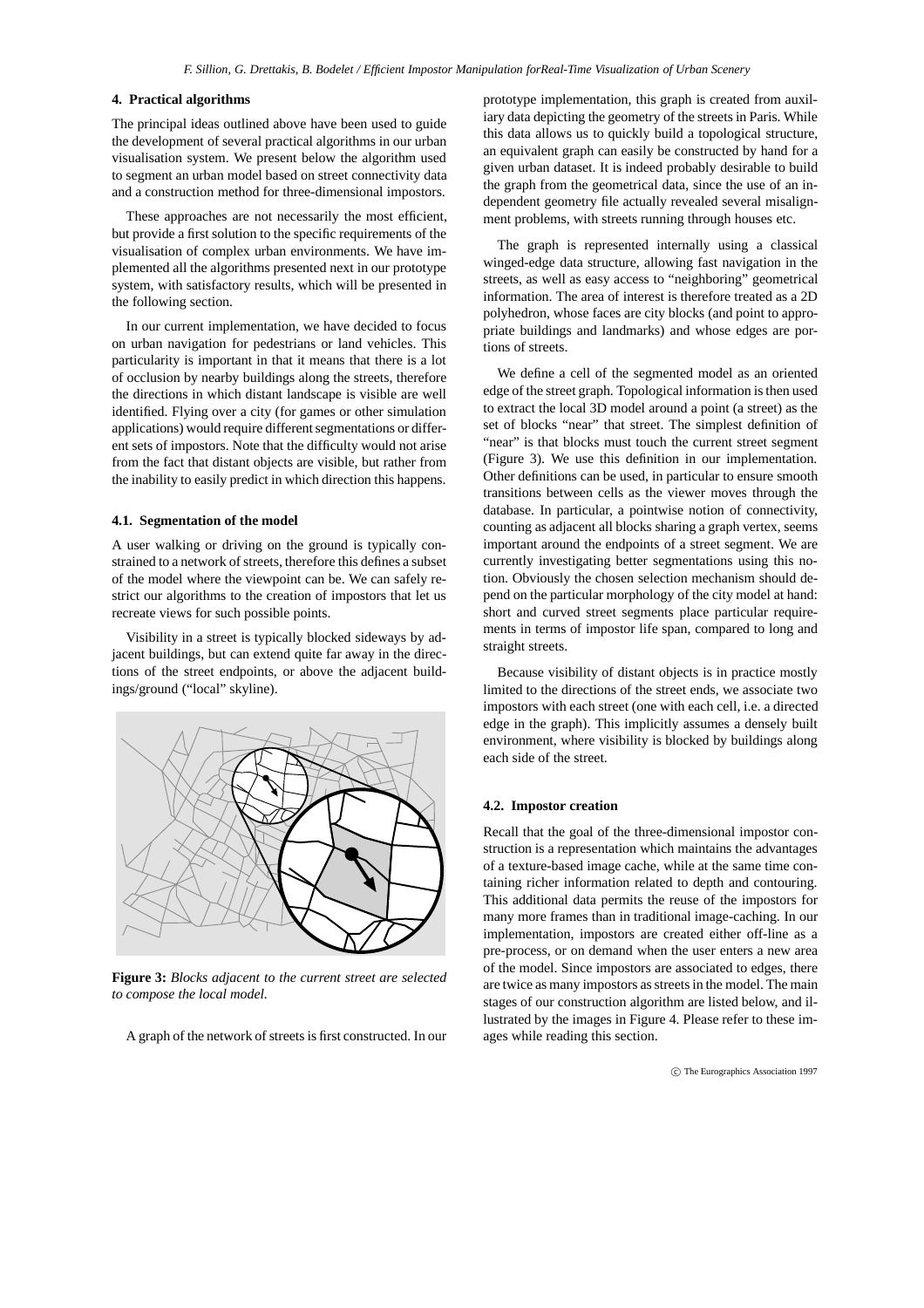

(a) - Impostor texture (b) - Depth Image





**Figure 4:** *Illustration of the steps taken to create an impostor. The last image shows the impostor rendered from a different viewpoint and demonstrates the appearance changes due to parallax (See also color section).*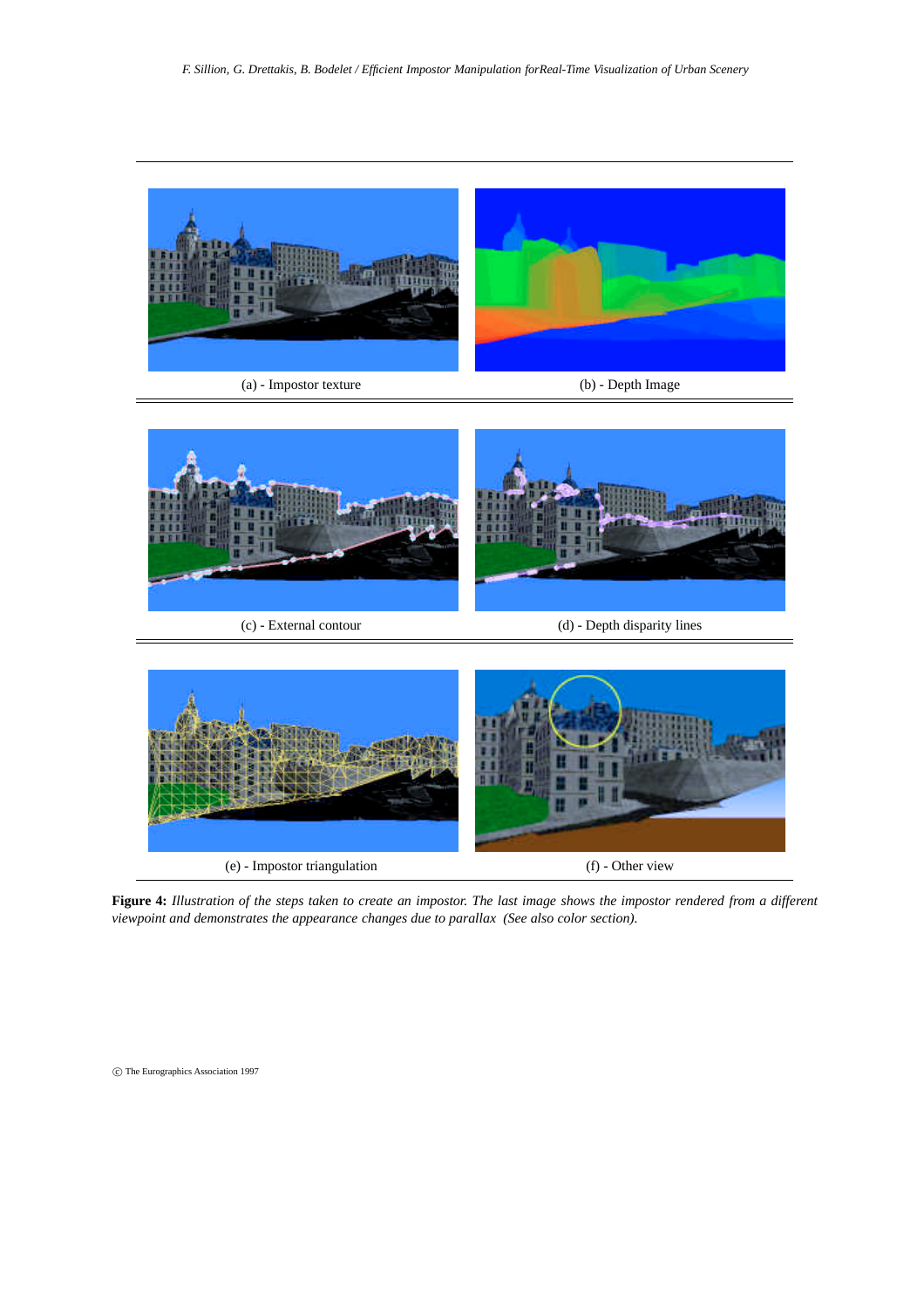The successive steps of the impostor creation algorithm are:

- 1. Create an image of the distant scenery (to be used as the impostor texture).
- 2. Save the corresponding depth image (contents of the *z*buffer).
- 3. Extract the external contour of the image.
- 4. Identify the significant depth disparity contours.
- 5. Perform a constrained triangulation of the impostor.
- 6. Store the list of 3D triangles along with the texture image.

#### **Creation of the impostor image**

We begin by generating an image of the distant landscape (that is, the entire model of which the "local" model has been removed) from a given point of view (Fig. 4-a). In our case we create the view from the edge origin, looking towards the other end. We also temporarily extract a depth image from the z-buffer (Fig. 4-b).

#### **Identification of important features**

A standard image-processing contour extraction based on thresholding is then applied to the image to separate actual relevant data from the background <sup>24</sup>. While the separation from an empty background (such as for the skyline) is trivial, care must be taken that some distant portions of the model can be visible *from below*, because we are only considering the distant model, and therefore the ground description of the local model is missing from the rendered data. We use a special color to identify the bottom face of ground elements, and use this information in our contour extraction algorithm.

The resulting contour captures all the details of typical city sky-scapes, including spires, rooftops etc (Fig. 4-c), to the resolution of the computed image, and is referred to as the *external* contour.

The external contour can be considered to be a twodimensional polygon in the image-plane used for rendering (although there may of course be multiple contours, the structure of urban landscapes, with the presence of the ground, is such that in the vast majority of cases there is a single contour in the image. Therefore we will always speak of "the" contour, but our algorithms apply to all available contours). We want to subdivide this polygon into simple polygons such as triangles in the plane, which can then be reprojected in 3D. Because our goal is to allow the recreation of parallax in the impostor, we next identify lines of maximal depth discrepancy (Fig. 4-d).

This is accomplished by creating a depth discrepancy image from the depth image. Depth discrepancy is defined here as the maximum difference between the depth at a pixel and that of its neighbors. We then extract "interesting" contours (after a thresholding operation to select pixels with an important discrepancy) and fit a set of line segments to the resulting contours.

In practice, we apply the following simple algorithm iteratively, until no more pixels with a depth discrepancy above a given threshold are available:

- 1. Find pixel with largest discrepancy.
- 2. Follow chain of pixels until we are blocked by the external contour or the discrepancy falls below the threshold.
- 3. Compute a polygonal approximation of the chain.

#### **Triangulation and 3D reprojection**

The external contour and the discrepancy lines provide the important information needed to recover parallax effects within the impostor. To avoid precision issues as well as extreme triangle aspect ratios, we augment the impostor with a set of points selected on a regular grid within the external contour to impose a minimal sampling density. Finally we perform a constrained Delaunay triangulation of all these points, with the constraint that all external contour segments and all discrepancy line segments be included in the triangulation  $25$  (Fig. 4-e).

All vertices of the triangulation are then reprojected in 3D using the information of the depth image, and the resulting set of 3D triangles, together with the corresponding texture image, constitutes the impostor. Texture coordinates for each triangle vertex are simply the image coordinates of the corresponding pixel location.

A view of the impostor from a viewpoint other than the point of creation is shown in Fig. 4-e. Note the parallax effects, when the most distant buildings become obscured by nearby ones. This effect is obtained exclusively from the perspective rendering of the 3D triangles composing the impostor.

#### **5. Results**

We present in Figure 5 comparative images for different viewer positions in the same area. Notice first the overall quality of the images in the central column, produced by the combination of the local 3D model and the impostor (compare to the right-hand column rendered using the complete 3D model). The images in this central column are produced at a sustained rate of between 11 and 19 frames per second, while a complete 3D rendering only achieves between 1 and 2.5 frames per second (using frustrum culling and the *Performer* high-performance graphics library).

Second, the three-dimensional impostors succeed in providing an accurate view of distant landscape, taking into account some parallax changes. Note in particular how the church towers in the background correctly recede behind the closer buildings.

Finally a small amount of cracking is visible when the user comes very close to the boundary between the local model and the impostor. This suggests that more work is needed to keep all errors under complete control.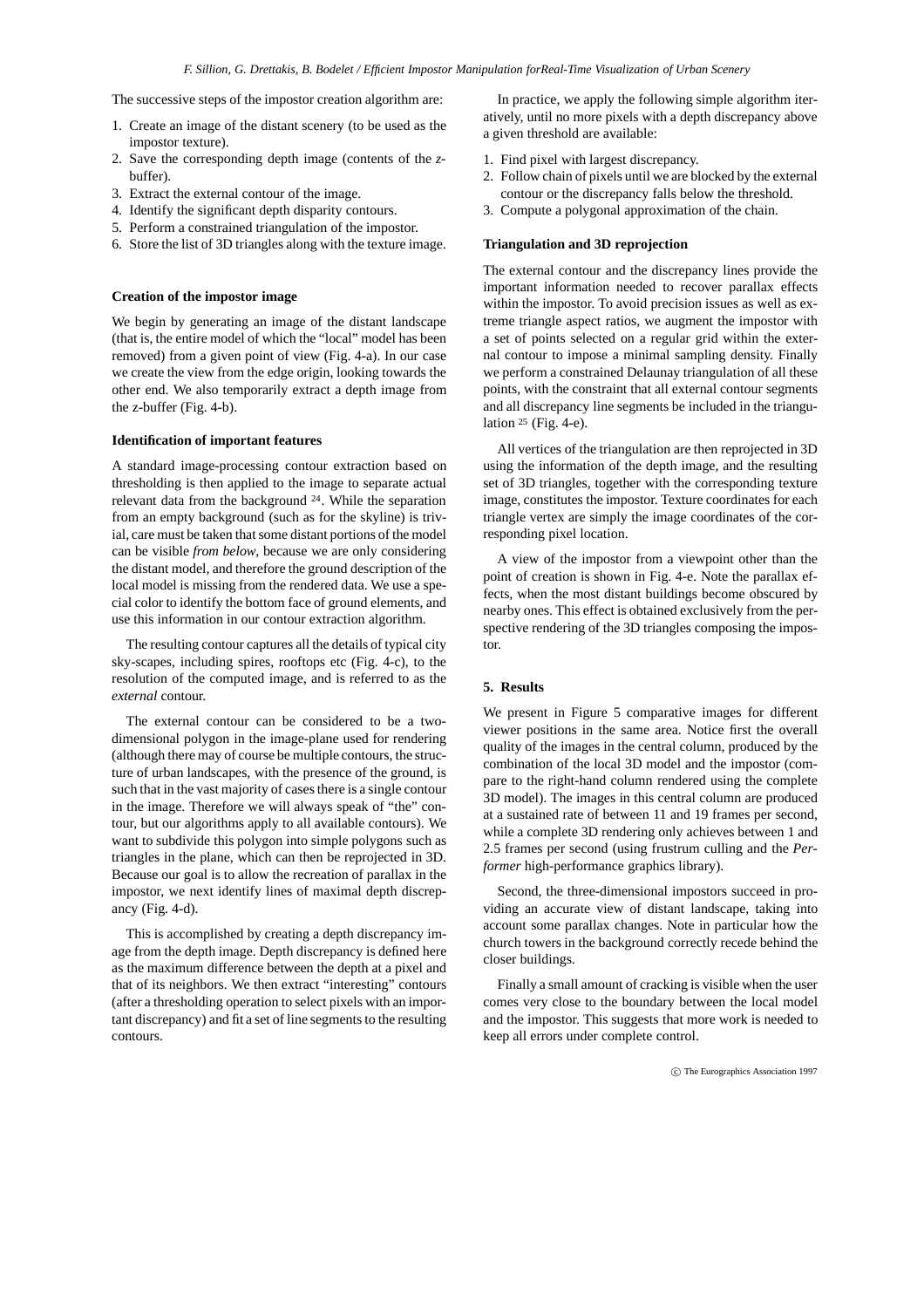

**Figure 5:** *Images extracted from an interactive tour of the Montmartre area. An sustained frame rate of about 15 fps was obtained. In the left column the impostor was colored to make it visible. The center column shows the view displayed during interactive navigation. The right-hand column is a reference view rendered using the entire model (1 to 2 fps). Note the self-masking effects within the impostor, due to the evolution of parallax: in particular the church in the background disappears behind the closest buildings as the viewer moves forward (See also color section).*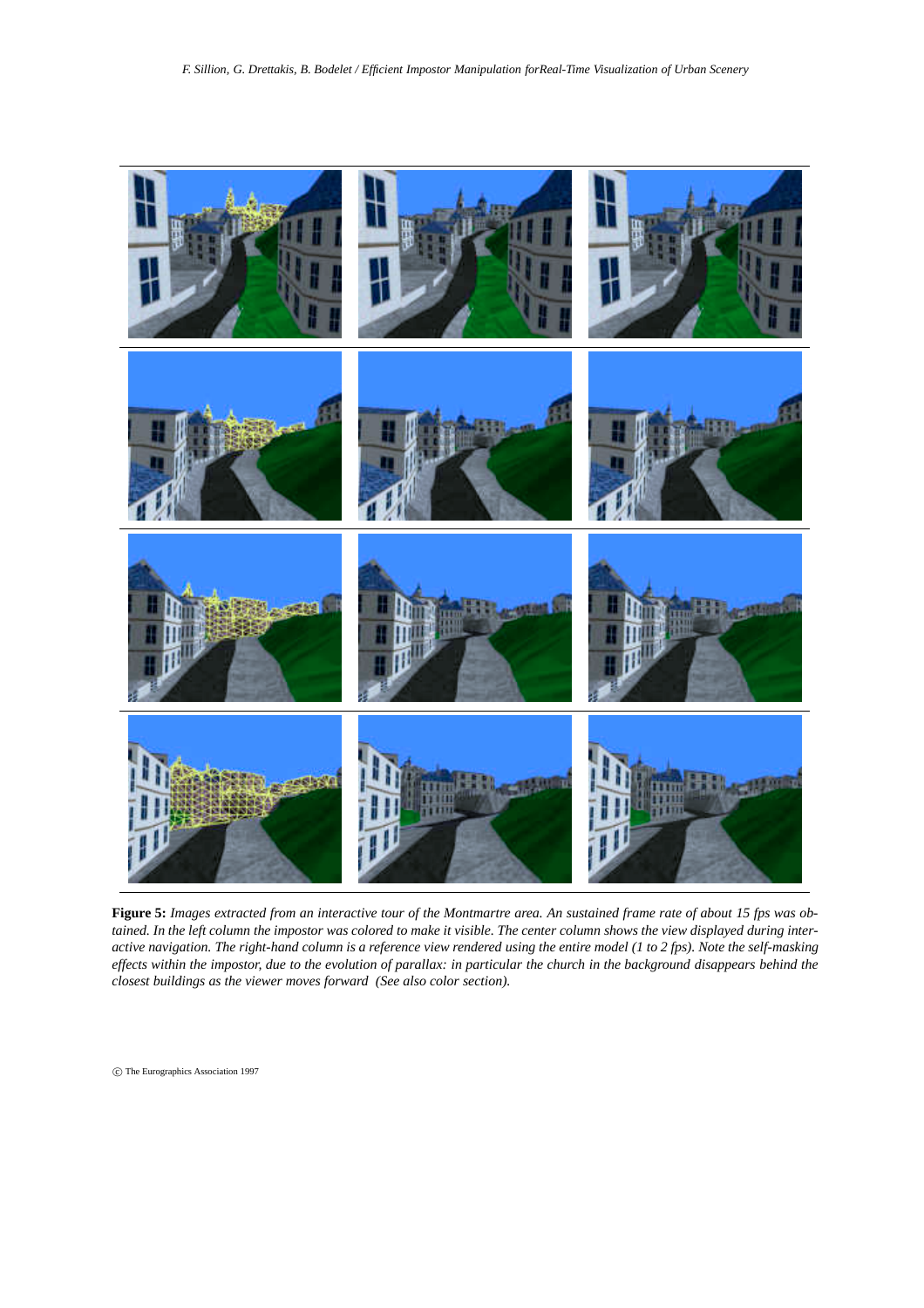Note that since the life time of impostors corresponds to the time the user spends in a given street, impostors remain active in areas whose size exceeds several tens of meters.

#### **5.1. Performance**

The results of our implementation are quite satisfactory. The algorithm achieves over 11 frames per second for the Montmartre model (recall that this is a model of around 140,000 polygons). All timings were computed on an SGI Indigo<sup>2</sup> 200 MHz R4400 computer. We observe that the speedup value is only an indication, very much dependent on the complexity of the data. A more complex model containing more detail information on the facades in the form of geometry, for instance, would not affect the complexity of the impostors, and may produce even greater acceleration factors.

In terms of space, a typical impostor, starting with a texture image of 512x512, results in about 1,000 polygons. This is much less than the typical *visible* geometric complexity of the distant model. The average size of the local model is approximately 4,000 polygons, therefore the total amount of 3D geometry being drawn at any given time is reduced to about 5k polygons.

The creation of an impostor takes about 12 seconds on the above computer, of which the initial offscreen rendering takes approximately 10. These figures could therefore be greatly reduced using hardware rendering (for instance with the pixel buffer mechanism available in recent SGI software). All of these operations can be seen as preprocessing, and can be stored with the model.

The above model has 1168 edges. Precomputing and storing all the impostor images clearly represents a significant expense. While the calculation time can be largely amortized by later usage, memory requirements are potentially large. However we observe that very little of this memory is needed at any given time, since very few impostors are active. A concurrent process can therefore be used to pre-fetch impostors in a neighborhood of the viewer.

#### **6. Conclusions and Future Directions**

This paper introduces a new framework for the efficient segmentation and visualisation of urban landscapes. The central idea is the efficient segmentation of the urban model based on inherent city information (such as streets and blocks), resulting in two distinct sub-sets at each frame: the local neighbourhood and distant scenery. We use the full threedimensional model to render the local neighbourhood, thus providing detailed geometric information to the viewer. For distant scenery, we introduce "impostors" of the complex data set, augmented with appropriate three-dimensional information. These impostors are initially based on an imageview of the distant scenery; the contour(s) of the building sky- and ground-line are extracted, as well as lines of depth

discrepancy. The result is polygonalised and reprojected into three-dimensional space using the depth-buffer information. As a consequence, the impostor can be used for a much larger number of frames than previous image-caching techniques. In addition, parallax distortions can be captured to a certain extent.

We have implemented our new approach, achieving near real-time visualisation of an real complex urban model. We have shown how important sky-line features (rooftops, spires etc.) are preserved using our 3D impostors, and that parallax effects such as mutual occlusion of two buildings contained in the impostor, are sucessfully rendered.

Much research remains to be done. One important issue is the improvement of transitions between cells of segmented models. In the current approach, the impostors are completely correct at the view points for which they were generated. One approach would consist in morphing between impostors. We are currently investigating solutions to this problem, based on storing different views at edge endpoints, and developing appropriate combination algorithms.

Segmentation models should take advantage of the characteristics of urban structure. Different cities, built in different parts of the world in different cultures, can have distinct properties. For example, the sky-scraper sky-lines of North-American cities differ from the large boulevards and monuments of Paris. Such characteristics have an important influence on occlusion and the regularity of visibility changes.

An important issue is the error measure used to determine the validity range for impostors. The addition of threedimensional information adds different types of distortion, but due to its richer nature can provide improved discrepancy measure compared to simple pixel differences of image caches.

Although the problem of cracking is greatly diminished using 3D impostors, it has not been completely eliminated. Different possibilities exist, such as sharing boundaries or vertices between the model and the impostor. Better heuristics can be used to extract relevant data in impostors, e.g., using decimation techniques.

Finally, we hope that the insight gained by studying urban visualization, and designing algorithms tailored to this application, will prove useful in developping more general solutions to the issue of impostor usage for the visualization of very large databases.

#### **7. Acknowledgements**

The authors wish to thank the French "Institut Géographique National" for the TRAPU urban data set, as well as Mathieu Desbrun and Frédo Durand for their help in preparing the images. Computer vision contouring code was courteously provided by Luc Robert and by Radu Horaud. Dani Lischinski provided crucial help with the Delaunay triangulation code.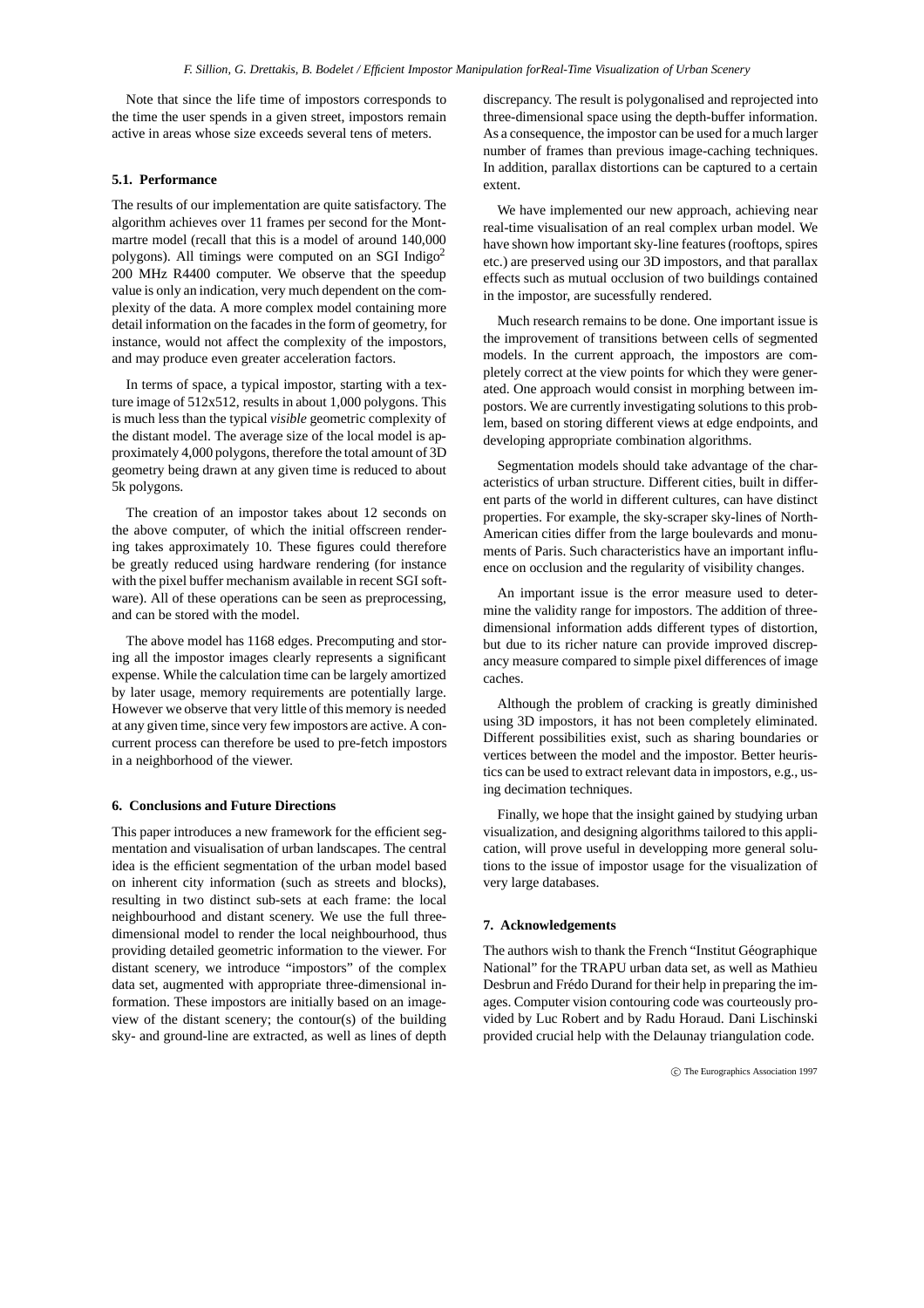#### **References**

- 1. W. Jepson, R. Liggett, and S. Friedman, "An environment for real-time urban simulation", in *1995 Symposium on Interactive 3D Graphics* (P. Hanrahan and J. Winget, eds.), pp. 165–166, ACM SIGGRAPH, (Apr. 1995).
- 2. M. Eck, T. DeRose, T. Duchamp, H. Hoppe, M. Lounsbery, and W. Stuetzle, "Multiresolution analysis of arbitrary meshes", in *SIGGRAPH 95 Conference Proceedings*(R. Cook, ed.), Annual Conference Series, pp. 173– 182, ACM SIGGRAPH, Addison Wesley, (Aug. 1995). held in Los Angeles, California, 06-11 August 1995.
- 3. J. Rossignac and P. Borrel, "Multi-resolution 3D approximation for rendering complex scenes", in *Second Conference on Geometric Modelling in Computer Graphics*, pp. 453–465, (June 1993). Genova, Italy.
- 4. P. W. C. Maciel and P. Shirley, "Visual navigation of large environments using textured clusters", in *1995 Symposium on Interactive 3D Graphics* (P. Hanrahan and J. Winget, eds.), pp. 95–102, ACM SIGGRAPH, (Apr. 1995).
- 5. J. Shade, D. Lischinski, D. Salesin, T. DeRose, and J. Snyder, "Hierarchical image caching for accelerated walkthroughs of complex environments", in *SIG-GRAPH 96 Conference Proceedings* (H. Rushmeier, ed.), Annual Conference Series, pp. 75–82, ACM SIG-GRAPH, Addison Wesley, (Aug. 1996).
- 6. G. Schaufler and W. Stürzlinger, "A three dimensional image cache for virtual reality", in *Computer Graphics Forum, 15(3). Proceedings Eurographics '96* (J. Rossignac and F. Sillion, eds.), pp. 227–236, Blackwell, (Sept. 1996).
- 7. J. H. Clark, "Hierarchical geometric models for visible surface algorithms", *Communications of the ACM*, **19**(10), pp. 547–554 (1976).
- 8. C. B. Jones, "A new approach to the 'hidden line' problem", *Computer Journal*, **14**(3), pp. 232–237 (1971).
- 9. J. M. Airey, J. H. Rohlf, and F. P. Brooks, Jr., "Towards image realism with interactive update rates in complex virtual building environments", in *Computer Graphics (1990 Symposium on Interactive 3D Graphics)* (R. Riesenfeld and C. Sequin, eds.), vol. 24, pp. 41– 50, (Mar. 1990).
- 10. S. J. Teller and C. H. Séquin, "Visibility preprocessing for interactive walkthroughs", in *Computer Graphics (SIGGRAPH '91 Proceedings)* (T. W. Sederberg, ed.), vol. 25, pp. 61–69, (July 1991).
- 11. D. Luebke and C. Georges, "Portals and mirrors: Simple, fast evaluation of potentially visible sets", in *1995 Symposium on Interactive 3D Graphics* (P. Hanrahan

c The Eurographics Association 1997

and J. Winget, eds.), pp. 105–106, ACM SIGGRAPH, (Apr. 1995).

- 12. N. Greene and M. Kass, "Hierarchical Z-buffer visibility", in *Computer Graphics Proceedings, Annual Conference Series, 1993*, pp. 231–240, (1993).
- 13. T. A. Funkhouser and C. H. Séquin, "Adaptive display algorithm for interactive frame rates during visualization of complex virtual environments", in *Computer Graphics (SIGGRAPH '93 Proceedings)* (J. T. Kajiya, ed.), vol. 27, pp. 247–254, (Aug. 1993).
- 14. S. Coorg and S. Teller, "Temporally coherent conservative visibility", in *Proc.* 12*th Annual ACM Symposium on Computational Geometry*, (1996).
- 15. J. F. Blinn and M. E. Newell, "Texture and reflection in computer generated images", *Communications of the ACM*, **19**, pp. 542–546 (1976).
- 16. S. E. Chen and L. Williams, "View interpolation for image synthesis", in *Computer Graphics (SIGGRAPH '93 Proceedings)* (J. T. Kajiya, ed.), vol. 27, pp. 279–288, (Aug. 1993).
- 17. S. E. Chen, "Quicktime VR an image-based approach to virtual environment navigation", in *SIGGRAPH 95 Conference Proceedings* (R. Cook, ed.), Annual Conference Series, pp. 29–38, ACM SIGGRAPH, Addison Wesley, (Aug. 1995). held in Los Angeles, California, 06-11 August 1995.
- 18. L. McMillan and G. Bishop, "Plenoptic modeling: An image-based rendering system", in *SIGGRAPH 95 Conference Proceedings*(R. Cook, ed.), Annual Conference Series, pp. 39–46, ACM SIGGRAPH, Addison Wesley, (Aug. 1995). held in Los Angeles, California, 06-11 August 1995.
- 19. M. Regan and R. Pose, "Priority rendering with a virtual reality address recalculation pipeline", in *Proceedings of SIGGRAPH '94 (Orlando, Florida, July 24–29, 1994)* (A. Glassner, ed.), Computer Graphics Proceedings, Annual Conference Series, pp. 155–162, ACM SIGGRAPH, ACM Press, (July 1994).
- 20. J. Torborg and J. Kajiya, "Talisman: Commodity Realtime 3D graphics for the PC", in *SIGGRAPH 96 Conference Proceedings* (H. Rushmeier, ed.), Annual Conference Series, pp. 353–364, ACM SIGGRAPH, Addison Wesley, (Aug. 1996). held in New Orleans, Louisiana, 04-09 August 1996.
- 21. M. Levoy and P. Hanrahan, "Light field rendering", in *SIGGRAPH 96 Conference Proceedings* (H. Rushmeier, ed.), Annual Conference Series, pp. 31–42, ACM SIGGRAPH, Addison Wesley, (Aug. 1996).
- 22. S. J. Gortler, R. Grzeszczuk, R. Szeliski, and M. F. Cohen, "The lumigraph", in *SIGGRAPH 96 Conference*